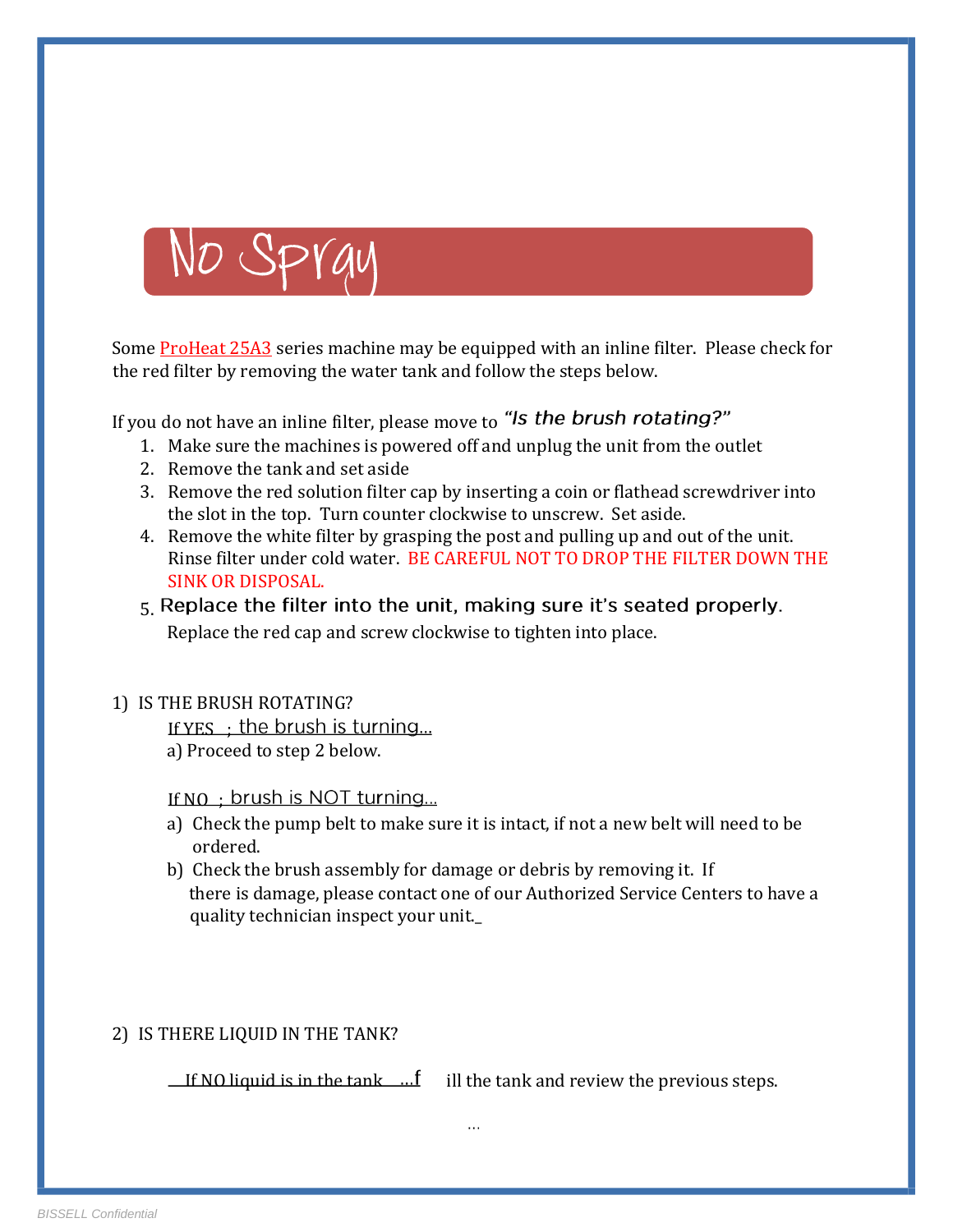#### If YES, there is liquid in the tank

a) Check for the black or red tank gasket on the Tank-in-Tank Assembly.



If gasket is lodged in base of unit reattach gasket on the Autoload feeder shown above. Reattach the gasket by pushing the rounded portion of the gasket over the lip on the Autoload assembly. If it has been lost, a new gasket will need to be ordered.

b) Check the valve on the bottom of the Tank-in-Tank to make sure water will come through when the x valve is depressed. The bladder may be empty or the valve may be blocked internally.



#### 3) DOES WATER SPRAY THROUGH THE HOSE WITH THE ATTACHMENT OFF?

#### If YES, water comes thru hose with attachment off...

- a) Check attachment for clog in the spray tip.
- b) Proceed to step 4 below.

If NO, water does not spray through the hose with the attachment off...

- a) Unit may have lost prime. To prime, replace the full tanks into the unit and hold the trigger in for 30 seconds with the unit turned off. Turn the unit on to check for spray.
- b) If still no spray, please contact one of our Authorized Service Centers to have a quality technician inspect your unit.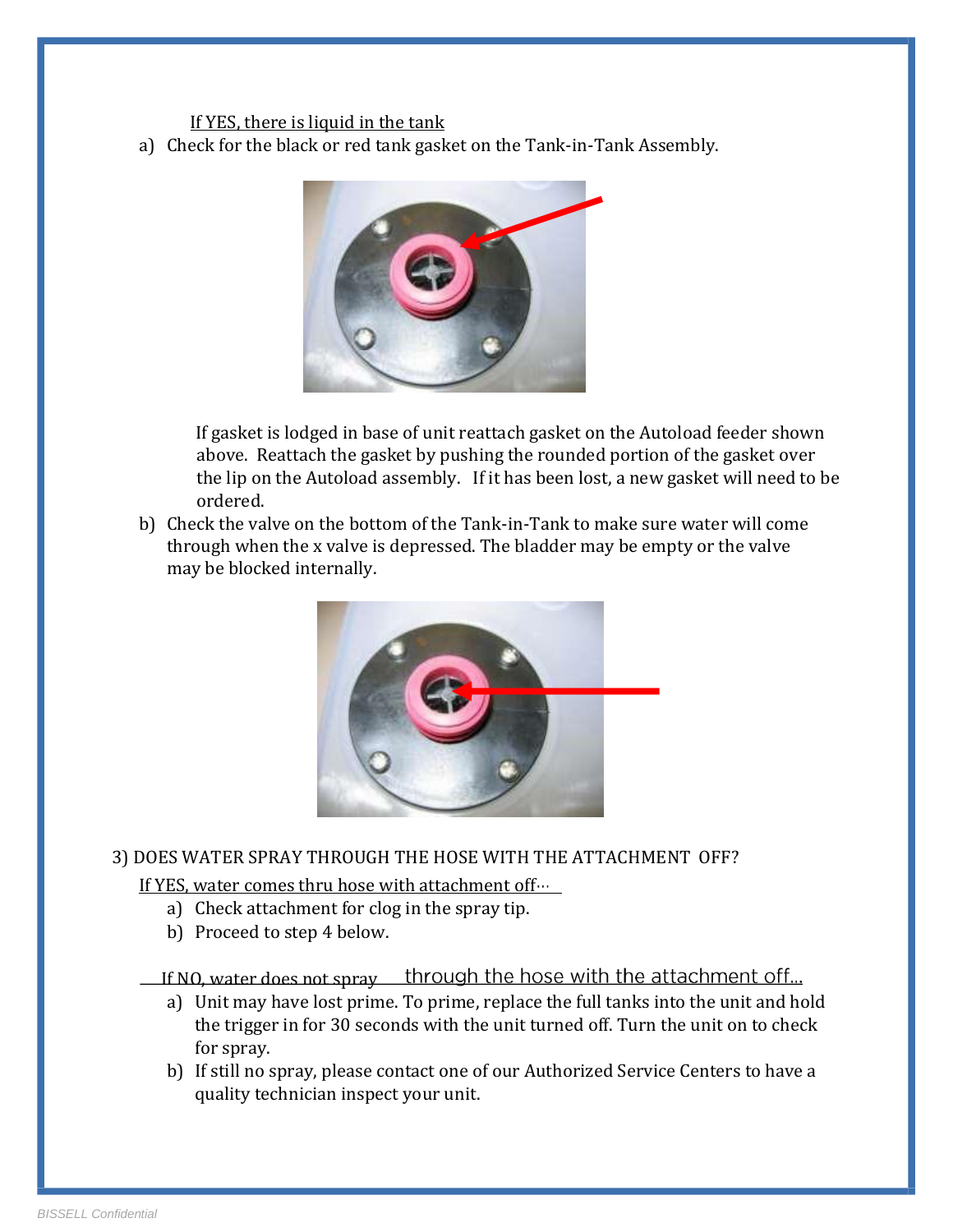4) DOES THE TRIGGER HAVE TENSION? Squeeze and release to see if it springs back.

\*Make sure the handle screws & two upper body screws are in correctly.

#### If NO tension in the trigger...

- a) Remove the handle and inspect it to see if the push rod is moving in relationship to the trigger.
	- I. If no rod does not move, a new handle will need to be ordered.\_
	- II. If yes, rod moves reinstall the handle.

### If YES, there is tension in the trigger...

c) Proceed to next step below.

# 5) DID WATER COME OUT TO THE FLOOR? IF NO water came out to the floor...

a) Check for debris on the spray tips. Clean with a soft brush, an old toothbrush works well.



- b) Check if the small rounded window tabs on the Floor Nozzle are locked in their corresponding slots and not inadvertently up out of place.
- c) If still not spray, please contact one of our Authorized Service Centers to have a quality technician inspect your unit.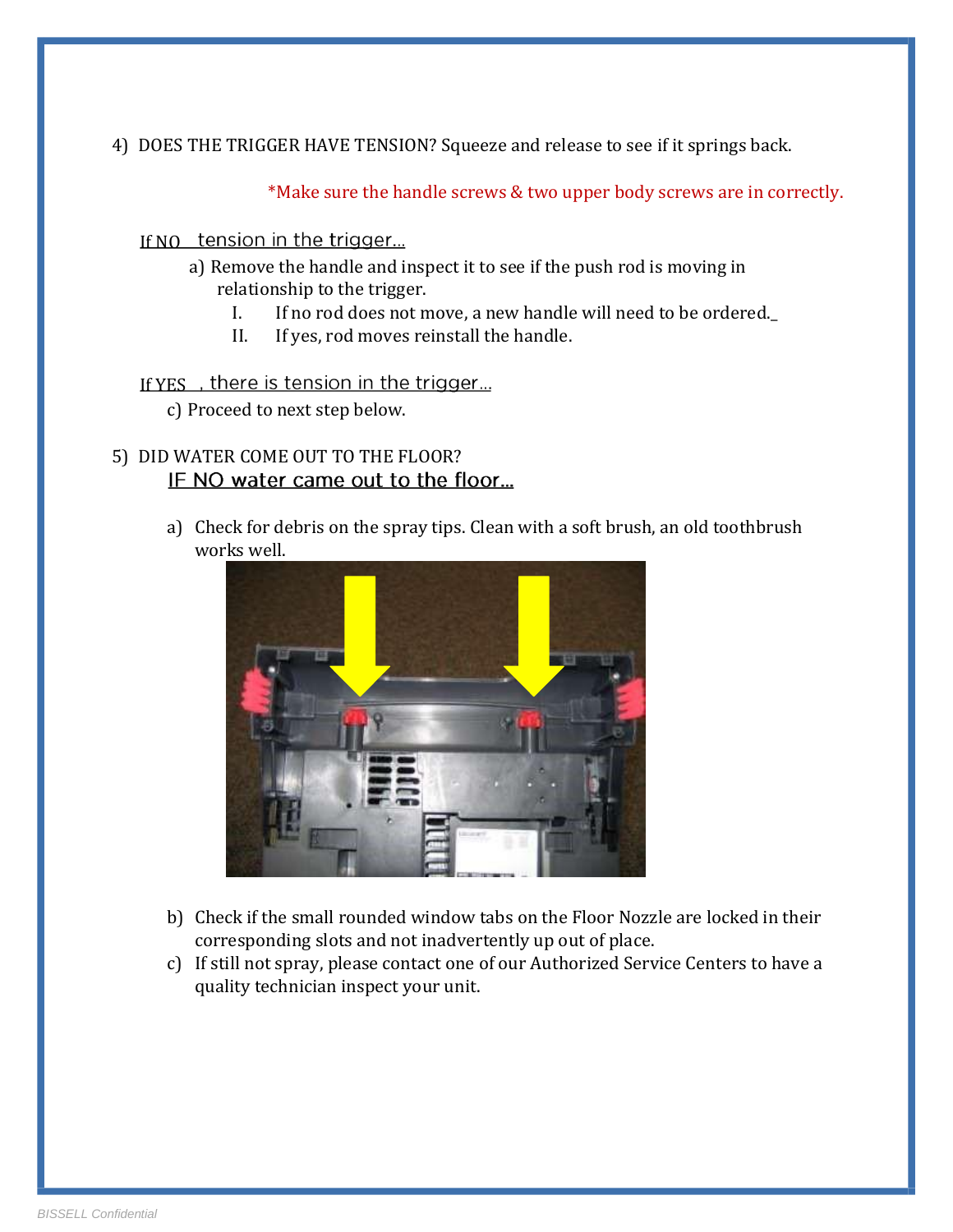# No Spray at Floor, but Does Spray Through Hose

# 1) DOES THE TRIGGER HAVE TENSION?

 \*Make sure the handle screw is in correctly. Squeeze and release to see if it springs back.

# If NO trigger tension...

a) Completely remove upper handle from machine.

- Inspect the handle. If the push-rod is not moving in relationship to the Trigger, a new handle will need to be ordered.

# If YES, there is trigger tension...

a) Check for debris on the spray tips. Clean with soft brush (an old tooth brush works great).



Authorized Service Centers to have a quality technician inspect your unit. b) If water still won't come out to the floor, please contact one of our

No Spray Through the Upholstery Hose, but DOLS SPYAU at the FLOOY